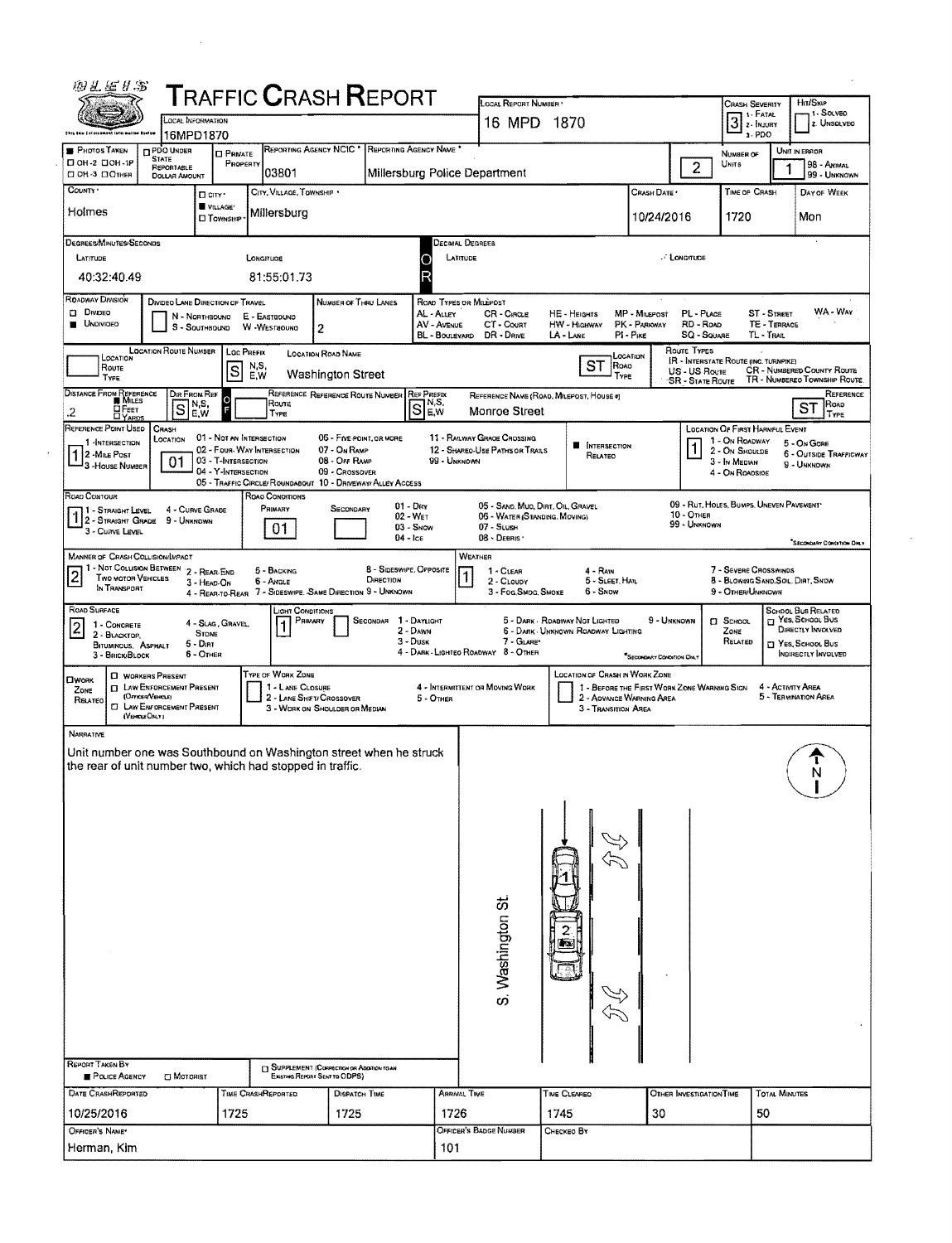| UNIT                                                                                                                                                                                                                     |                                                                                                                                          |                                                                                                            |                                                                                                                                                                                                                     |  |  |  |  |  |  |  |  |
|--------------------------------------------------------------------------------------------------------------------------------------------------------------------------------------------------------------------------|------------------------------------------------------------------------------------------------------------------------------------------|------------------------------------------------------------------------------------------------------------|---------------------------------------------------------------------------------------------------------------------------------------------------------------------------------------------------------------------|--|--|--|--|--|--|--|--|
|                                                                                                                                                                                                                          | LOCAL REPORT NUMBER                                                                                                                      |                                                                                                            |                                                                                                                                                                                                                     |  |  |  |  |  |  |  |  |
|                                                                                                                                                                                                                          |                                                                                                                                          | 16 MPD 1870                                                                                                |                                                                                                                                                                                                                     |  |  |  |  |  |  |  |  |
| OWNER NAME: LAST, FIRST, MIDDLE ( C SAME AS DRIVER )<br>UNIT NUMBER<br>Martin, Melanie, R                                                                                                                                |                                                                                                                                          | OWNER PHONE NUMBER                                                                                         | <b>DAMAGE AREA</b><br><b>DAMAGE SCALE</b><br>FRONT                                                                                                                                                                  |  |  |  |  |  |  |  |  |
| OWNER ADDRESS: CITY, STATE, ZIP<br><b>CISAME AS DRIVER</b> )                                                                                                                                                             |                                                                                                                                          | 740-327-1403                                                                                               | $\vert$ 2                                                                                                                                                                                                           |  |  |  |  |  |  |  |  |
| 31481 TR 370, Walhonding, OH, 43843                                                                                                                                                                                      |                                                                                                                                          | 1 - NONE<br>о                                                                                              |                                                                                                                                                                                                                     |  |  |  |  |  |  |  |  |
| LP STATE LICENSE PLATE NUMBER                                                                                                                                                                                            | # Occupants                                                                                                                              | 2 - MINOR                                                                                                  |                                                                                                                                                                                                                     |  |  |  |  |  |  |  |  |
| он<br>GIC5569                                                                                                                                                                                                            | 1G2ZG57B094146897                                                                                                                        |                                                                                                            | $\Box$<br>с<br>3 - FUNCTIONAL                                                                                                                                                                                       |  |  |  |  |  |  |  |  |
| VEHICLE YEAR<br><b>VEHICLE MAKE</b>                                                                                                                                                                                      | <b>VEHICLE MODEL</b>                                                                                                                     | <b>VEHICLE COLOR</b>                                                                                       | 4 - Disablino                                                                                                                                                                                                       |  |  |  |  |  |  |  |  |
| 2008<br>Pontiac<br><b>INSURANCE COMPANY</b><br>PROOF OF                                                                                                                                                                  | G6<br>POLICY NUMBER<br>Toweo By                                                                                                          | <b>SIL</b>                                                                                                 | ้ต<br>0                                                                                                                                                                                                             |  |  |  |  |  |  |  |  |
| <b>INSURANCE</b><br>Progressive<br>SHOWN                                                                                                                                                                                 | 905868903                                                                                                                                |                                                                                                            | α<br>9 - UNKNOWN                                                                                                                                                                                                    |  |  |  |  |  |  |  |  |
| CARRIER NAME, ADDRESS, CITY, STATE, ZIP<br><b>CARRIER PHONE</b>                                                                                                                                                          |                                                                                                                                          |                                                                                                            |                                                                                                                                                                                                                     |  |  |  |  |  |  |  |  |
| US DOT                                                                                                                                                                                                                   | CARGO BOOY TYPE                                                                                                                          | <b>TRAFFICWAY DESCRIPTION</b>                                                                              |                                                                                                                                                                                                                     |  |  |  |  |  |  |  |  |
| VEHICLE WEIGHT GVWR/GCWR<br>1 - LESS THAN OR EQUAL TO 10K LBS                                                                                                                                                            | 01 - No CARGO BODY TYPE/NOT APPLICABL 09 - POLE<br>01<br>02 - Bus/Van (9-15 Seats, Inc Driver)                                           | 10 - CARGO TANK                                                                                            | 1 - Two Way, Not Divided                                                                                                                                                                                            |  |  |  |  |  |  |  |  |
| 2 - 10,001 to 25,000x Lss<br>HM PLACARD ID NO.<br>3 - MORE THAN 26,000K LBS.                                                                                                                                             | 03 - Bus (16+ Seats, Inc DRIVER)<br>04 - VEHICLE TOWING ANOTHER VEHICLE<br>$12 - D$ uм $P$                                               | 11 - FLAT BED                                                                                              | 2 - Two Way, Not Divided, Continuous LEFT TURN LANE<br>3 - Two-Way, Divided, UNPROTECTED (PAINTED OR GRASS >4FT.) MEOIA                                                                                             |  |  |  |  |  |  |  |  |
| HAZARDOUS MATERIAL                                                                                                                                                                                                       | 05 - Lossins<br>06 - INTERMODAL CONTAINER CHASIS                                                                                         | 13 - CONCRETE MIXER<br>14 - AUTO TRANSPORTER                                                               | 4 - Two-Way, Divided, Positive Median Barrier<br>5 - ONE-WAY TRAFFICWAY                                                                                                                                             |  |  |  |  |  |  |  |  |
| <b>HM CLASS</b><br>$\Box$<br>RELATED<br><b>NUMBER</b>                                                                                                                                                                    | 07 - CARGO VAN/ENCLOSED BOX<br>08 - GRAIN, CHPS, GRAVEL                                                                                  | 15 - GARBAGE/REFUSE<br><b>D</b> Hit / Skip UNIT<br>99 - OTHER/UNKNOWN                                      |                                                                                                                                                                                                                     |  |  |  |  |  |  |  |  |
| NON-MOTORIST LOCATION PRIOR TO IMPACT<br>TYPE OF USE                                                                                                                                                                     | UNIT TYPE                                                                                                                                |                                                                                                            |                                                                                                                                                                                                                     |  |  |  |  |  |  |  |  |
| 01 - INTERSECTION - MARKEO CROSSWAL<br>$\mathbf{1}$<br>02 - INTERSECTION NO CROSSWALK<br>03 - INTERSECTION OTHER                                                                                                         | 03<br>01 - Sus COMPACT                                                                                                                   |                                                                                                            | PARSENGEN VEHICLES (LESS THAN 9 PASSENGERS MED/HEAVY TRUCKS OR COMBO UNITS > 10K LES BUS/VAN/LIMO(9 OR MORE INCLUDING DRIVER)<br>13 - SINGLE UNIT TRUCK OR VAN 2AXLE, 6 TIRES 21 - BUS/VAN (9-15 SEATS, INC DIRNER) |  |  |  |  |  |  |  |  |
| 1 - PERSONAL<br>04 - MIDBLOCK - MARKED CROSSWALK<br>2 - COMMERCIAL<br>05 - TRAVEL LANE - OTHER LOCATION                                                                                                                  | 02 - COMPACT<br>99 - UNKNOWN 03 - MID SIZE                                                                                               | 14 - SINGLE UNIT TRUCK: 3+ AXLES<br>15 - SINGLE UNIT TRUCK / TRAILER                                       | 22 - BUS (16+ SEATS, INC DIRNER)<br>NON-MOTORIST                                                                                                                                                                    |  |  |  |  |  |  |  |  |
| 06 - BICYCLE LANE<br>3 - GOVERNMENT<br>07 - SHOULDER/ROADSIDE                                                                                                                                                            | OR HIT/SKIP<br>04 - Futt Stze<br>05 - MINIVAN                                                                                            | 16 - TRUCK/TRACTOR (BOBTAIL)<br>17 - TRACTOR/SEMI-TRAILER                                                  | 23 - ANMAL WITH RIDER<br>24 - ANIMAL WITH BUGGY, WAGON, SURREY                                                                                                                                                      |  |  |  |  |  |  |  |  |
| 08 - SIDEWALK<br>09 - MEDWWCROSSING ISLAND                                                                                                                                                                               | 06 - Sport Utility Vericle<br>07 - Pickup                                                                                                | 18 - TRACTOR/DOUBLE<br><b>19 - TRACTOR/TRIPLES</b>                                                         | 25 - BICYCLE/PEDACYCLIST<br>26 - PEOESTRIAN/SKATER                                                                                                                                                                  |  |  |  |  |  |  |  |  |
| <b>D</b> IN EMERGENCY<br>10 - DRIVE WAY ACCESS<br>RESPONSE<br>11 - SHAREO-USE PATH OR TRAIL                                                                                                                              | $08 - V_{AN}$<br>09 - MOTORCYCLE                                                                                                         | 20 - OTHER MED/HEAVY VEHICLE                                                                               | 27 - OTHER NON-MOTORIST                                                                                                                                                                                             |  |  |  |  |  |  |  |  |
| 12 - NON-TRAFFICWAY AREA<br>99 - OTHER/UNKNOWN                                                                                                                                                                           | 10 - MOTORIZEO BICYCLE<br>11 - SNOWMOBILE/ATV<br>12 - OTHER PASSENGER VEHICLE                                                            | <b>HAS HM PLACARD</b>                                                                                      |                                                                                                                                                                                                                     |  |  |  |  |  |  |  |  |
| SPECIAL FUNCTION 01 - NONE<br>09 - AMBULANCE                                                                                                                                                                             | 17 - FARM VEHICLE<br>MOST DAMAGED AREA                                                                                                   |                                                                                                            | ACTION                                                                                                                                                                                                              |  |  |  |  |  |  |  |  |
| $02 - T_Ax1$<br>$10 -$ Figs.<br>01<br>03 - RENTAL TRUCK (OVER 10K LBS)<br>11 - HIGHWAY/MAINTENANCE                                                                                                                       | 18 - FARM EQUIPMENT<br>02<br>19 - MOTORHOME                                                                                              | 01 - NONE<br>08 - LEFT SIDE<br>02 - CENTER FRONT<br>09 - LEFT FRONT                                        | 99 - Unknown<br>1 - Non-Contact<br>$\overline{3}$<br>2 - Non-Collision                                                                                                                                              |  |  |  |  |  |  |  |  |
| 04 - Bus - School (Public or Private) 12 - Military<br>05 - Bus - Transit<br>13 - Pouce                                                                                                                                  | 20 - GOLF CART<br>$21 -$ Tran<br>MPACT ARE 04 - RIGHT SIDE                                                                               | 03 - Right Front<br>10 - TOP AND WINDOWS<br>11 - UNDERCARRIAGE                                             | 3 - STRIKING<br>4 - STRUCK                                                                                                                                                                                          |  |  |  |  |  |  |  |  |
| 06 - Bus - Charter<br>14 - PUBLIC UTILITY<br>07 - Bus - SHUTTLE<br>15 - OTHER GOVERNMENT                                                                                                                                 | 22 - OTHER (EXPLAN IN NAPPARTNE)<br>02 <sub>1</sub>                                                                                      | 05 - RIGHT REAR<br>12 - LOAD! TRAILER<br>06 - REAR CENTER<br>13 - TOTAL (ALL AREAS)                        | 5 - STRIKING/STRUCK<br>9 - Unknown                                                                                                                                                                                  |  |  |  |  |  |  |  |  |
| 08 - Bus OTHER<br>16 - CONSTRUCTION EOIP.<br>PRE- Crash Actions                                                                                                                                                          |                                                                                                                                          | 07 - LEFT REAR<br>$14 -$ OTHER                                                                             |                                                                                                                                                                                                                     |  |  |  |  |  |  |  |  |
| MOTORIST<br>01                                                                                                                                                                                                           |                                                                                                                                          | NON-MOTORIST                                                                                               |                                                                                                                                                                                                                     |  |  |  |  |  |  |  |  |
| 01 - STRAIGHT AHEAD<br>07 - MAKING U-TURN<br>02 - BACKING<br>08 - ENTERING TRAFFIC LANE                                                                                                                                  | 13 - NEGOTIATING A CURVE<br>14 - OTHER MOTORIST ACTIO                                                                                    | 15 - ENTERING OR CROSSING SPECIFIED LOCATIO<br>16 - WALKING, RUNNING, JOGGING, PLAYING, CYCLING            | 21 - OTHER NON-MOTORIST ACTION                                                                                                                                                                                      |  |  |  |  |  |  |  |  |
| 03 - CHANGING LANES<br>09 - LEAVING TRAFFIC LANE<br>99 - UNKNOWN<br>04 - OVERTAKING/PASSING<br>10 - PARKED                                                                                                               |                                                                                                                                          | 17 - WORKING<br>18 - PUSHING VEHICLE                                                                       |                                                                                                                                                                                                                     |  |  |  |  |  |  |  |  |
| 05 - MAKING RIGHT TURN<br>06 - MAKING LEFT TURN<br>12 - DRIVERLESS                                                                                                                                                       | 11 - SLOWING OR STOPPED IN TRAFFIC                                                                                                       | 19 - APPROACHING OR LEAVING VEHICLE<br>20 - Standing                                                       |                                                                                                                                                                                                                     |  |  |  |  |  |  |  |  |
| <b>CONTRIBUTING CIRCUMSTANCE</b><br>MOTORIST                                                                                                                                                                             | NON-MOTORIST                                                                                                                             |                                                                                                            | <b>VEHICLE DEFECTS</b>                                                                                                                                                                                              |  |  |  |  |  |  |  |  |
| PRIMARY<br>$01 - None$<br>09<br>02 - FAILURE TO YIELD                                                                                                                                                                    | 11 - IMPROPER BACKING<br>22 Nove<br>12 - IMPROPER START FROM PARKEO POSITION                                                             | 23 - IMPROPER CROSSING                                                                                     | 01 - TURN SIGNALS<br>02 - HEAO LAMPS                                                                                                                                                                                |  |  |  |  |  |  |  |  |
| 03 - RAN REO LIGHT<br>04 - RAN STOP SIGN                                                                                                                                                                                 | 24 - DARTING<br>13 - Stopped or PARKEO LLEGALLY<br>14 - OPERATING VEHICLE IN NEGLIGENT MANNER                                            | 25 - LYING AND/OR ILLEGALLY IN ROADWAY                                                                     | 03 - TAIL LAMPS<br>04 - BRAKES                                                                                                                                                                                      |  |  |  |  |  |  |  |  |
| 05 - Exceeded Speed Limit<br>Secondary<br>06 - UNSAFE SPEED                                                                                                                                                              | 15 - Swering to Avoid (Due to External Conditions)<br>16 - WRONG SIGE/WRONG WAY                                                          | 26 - FALURE TO YIELD RIGHT OF WAY<br>27 - NOT VISIBLE (DARK CLOTHING)                                      | 05 - STEERING<br>06 - TIRE BLOWOUT                                                                                                                                                                                  |  |  |  |  |  |  |  |  |
| 07 - IMPROPER TURN<br>08 - LEFT OF CENTER                                                                                                                                                                                | 17 - FALURE TO CONTROL<br>28 - INATTENTIVE<br>18 - VISION OBSTRUCTION                                                                    | 29 - FAILURE TO OBEY TRAFFIC SIGNS                                                                         | 07 - WORN OR SLICK TIRES<br>08 - TRAILER EQUIPMENT DEFECTIVE<br>09 - MOTOR TROUBLE                                                                                                                                  |  |  |  |  |  |  |  |  |
| 09 - FOLLOWED TOO CLOSELWACDA<br>99 - UNKNOWN<br>10 - IMPROPER LANE CHANGE                                                                                                                                               | 19 - OPERATING DEFECTIVE EQUIPMENT<br>20 - LOAO SHIFTING/FALLING/SPILLING                                                                | /SIGNALS/OFFICER<br>10 - DISABLED FROM PRIOR ACCIDENT<br>30 - WRONG SIDE OF THE ROAD<br>11 - OTHER DEFECTS |                                                                                                                                                                                                                     |  |  |  |  |  |  |  |  |
| <b>PASSING/OFF ROAD</b>                                                                                                                                                                                                  | 21 - OTHER IMPROPER ACTION                                                                                                               | 31 - OTHER NON-MOTORIST ACTION                                                                             |                                                                                                                                                                                                                     |  |  |  |  |  |  |  |  |
| <b>SEQUENCE OF EVENTS</b><br>5<br>6<br>2                                                                                                                                                                                 | NON-COLLISION EVENTS<br>01 - OVERTURN/ROLLOVER                                                                                           | 06 - EQUIPMENT FAILURE                                                                                     | 10 - CROSS MEORN                                                                                                                                                                                                    |  |  |  |  |  |  |  |  |
| 20<br>Funst<br>Most                                                                                                                                                                                                      | 02 - FIRE/EXPLOSION<br>03 - IMMERSION                                                                                                    | (BLOWN TIRE, BRAKE FAILURE, ETC)<br>07 - SEPARATION OF UNITS                                               | 11 - CROSS CENTER LINE<br>OPPOSITE DIRECTION OF TRAVEL                                                                                                                                                              |  |  |  |  |  |  |  |  |
| 1<br>99 - UNKNOWN<br>08 - RAN OFF ROAD RIGHT<br>04 - JACKKNIFE<br>12 - DOWNHILL RUNAWAY<br>HARMFUL<br>Harmful<br>05 - CARGO/EQUIPMENT LOSS OR SHIFT 09 - RAN OFF ROAD LEFT<br>13 - OTHER NON-COLLISION<br>EVENT<br>EVENT |                                                                                                                                          |                                                                                                            |                                                                                                                                                                                                                     |  |  |  |  |  |  |  |  |
|                                                                                                                                                                                                                          | COLLISION WITH FIXED, OBJECT.                                                                                                            |                                                                                                            |                                                                                                                                                                                                                     |  |  |  |  |  |  |  |  |
| <u>COLLISION WITH PERSON, VEHICLE OR OBJECT NOT FIXED</u><br>14 - PEOESTRIAN<br>21 - PARKED MOTOR VEHICLE                                                                                                                | 25 - IMPACT ATTENUATOR/CRASH CUSHION33 - MEDIAN CABLE BARRIER<br>26 - BRIDGE OVERHEAD STRUCTURE                                          | 34 - MEOWN GUARORAIL BARRIER                                                                               | 41 - OTHER POST, POLE<br><b>48 - TREE</b><br>49 - FIRE HYDRANT<br>OR SUPPORT                                                                                                                                        |  |  |  |  |  |  |  |  |
| 15 - PEDALCYCLE<br>22 - WORK ZONE MAINTENANCE EQUIPMENT<br>16 - RAILWAY VEHICLE (TRAIN, ENGINE)<br>23 - STRUCK BY FALLING, SHIFTING CARGO                                                                                | 27 - BRIDGE PIER OR ABUTMENT<br>28 - BROGE PARAPET                                                                                       | 35 - Median Concrete Barrier<br>36 - MEDIAN OTHER BARRIER<br>43 - CURB<br>44 - Опсн                        | 42 - CULVERT<br>50 - WORK ZONE MAINTENANCE<br>EQUIPMENT                                                                                                                                                             |  |  |  |  |  |  |  |  |
| 17 - ANIMAL - FARM<br>OR ANYTHING SET IN MOTION BY A<br>18 - Animal - Deer<br><b>MOTOR VEHICLE</b><br>19 - ANIMAL - OTHER                                                                                                | 29 - Bridge Rail<br>30 - GUARDRAIL FACE<br>31 - GUARDRAILENO                                                                             | 37 - TRAFFIC SIGN POST<br>38 - Overhead Sign Post<br>39 - LIGHT/LUMINARIES SUPPORT                         | 51 - WALL, BULDING, TUNNEL<br>45 - EMBANKMENT<br>52 - OTHER FIXED OBJECT<br>46 - FENCE                                                                                                                              |  |  |  |  |  |  |  |  |
| 24 - OTHER MOVABLE OBJECT<br>20 - MOTOR VEHICLE IN TRANSPORT                                                                                                                                                             | 32 - PORTABLE BARRIER                                                                                                                    | 40 - UTILITY POLE                                                                                          | 47 - MAILBOX                                                                                                                                                                                                        |  |  |  |  |  |  |  |  |
| Posteo SPEED<br><b>UNIT SPEED</b><br><b>TRAFFIC CONTROL</b>                                                                                                                                                              |                                                                                                                                          | UNIT DIRECTION                                                                                             | 9 - UNKNOWN<br>1 - North<br>5 - Northeast                                                                                                                                                                           |  |  |  |  |  |  |  |  |
| 01 - No CONTROLS<br>12<br>25<br>35<br>02 - S TOP SIGN<br>03 - YIELD SIGN                                                                                                                                                 | 07 - RAILROAD CROSSBUCKS<br>13 - CROSSWALK LINES<br>14 - WALK/DON'T WALK<br>08 - RAILROAD FLASHERS<br>15 - O THER<br>09 - RAILROAD GATES | <b>FROM</b><br>То                                                                                          | 2 - South<br>6 - Northwest<br>$3 - East$<br>7 - SOUTHEAST                                                                                                                                                           |  |  |  |  |  |  |  |  |
| 04 - TRAFFIC SIGNAL<br>$\square$ Stated<br>05 - Traffic Flashers                                                                                                                                                         | 10 - COSTRUCTION BARRICADE<br>16 - Not Reported<br>11 - PERSON (FLAGGER, OFFICER                                                         |                                                                                                            | 4 - West<br>8 - Southwest                                                                                                                                                                                           |  |  |  |  |  |  |  |  |
| <b>ESTIMATEO</b><br>06 - SCHOOL ZONE                                                                                                                                                                                     | 12 - PAVEMENT MARKINGS                                                                                                                   |                                                                                                            |                                                                                                                                                                                                                     |  |  |  |  |  |  |  |  |

 $\sim 10^{-10}$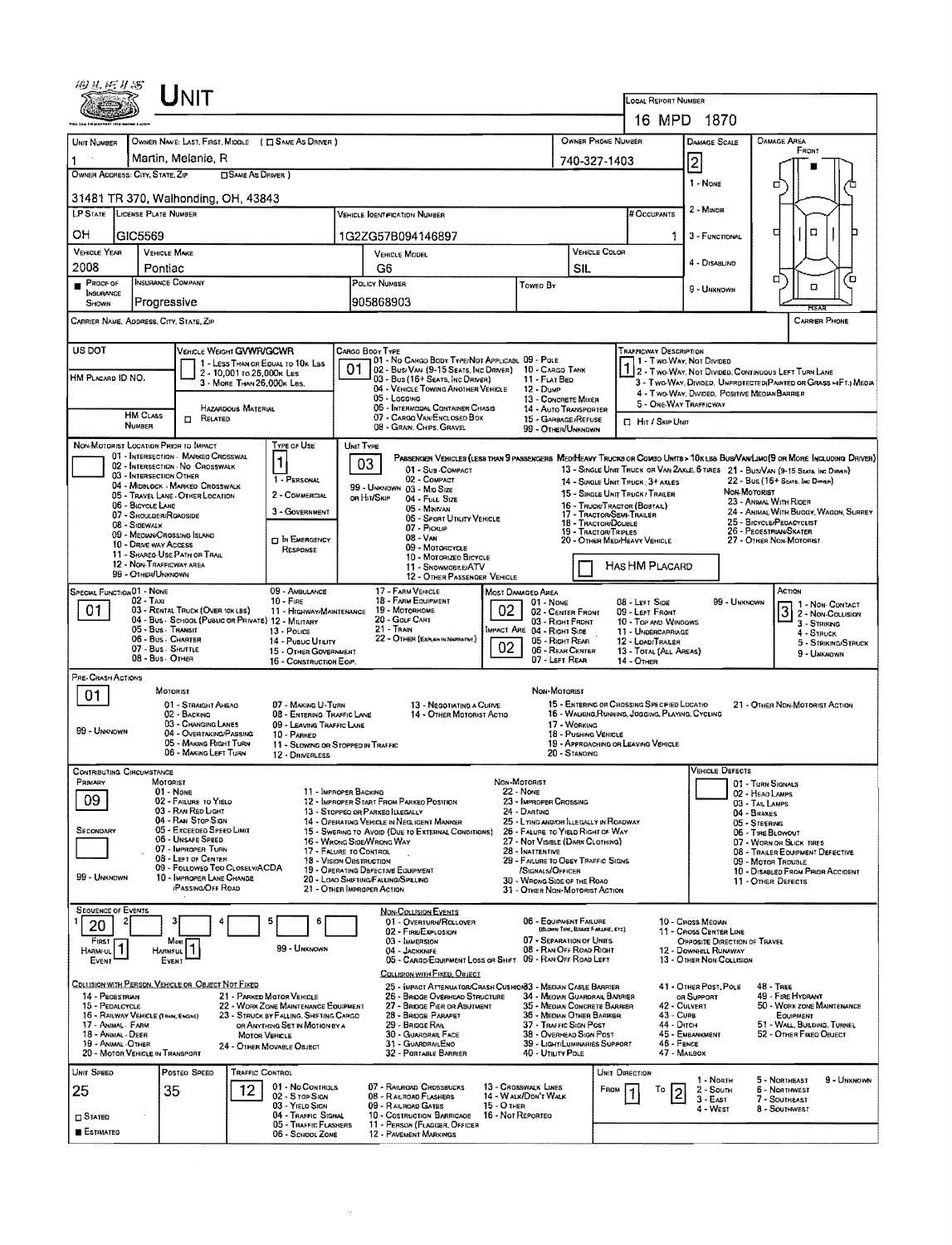|                                                            | Unit                                                                     |                                                                                |                                                                                                 |                                                                            |                                                               |                                                        |                                                                      |                                                                                                                                   |                                                                                                                              |  |  |  |  |
|------------------------------------------------------------|--------------------------------------------------------------------------|--------------------------------------------------------------------------------|-------------------------------------------------------------------------------------------------|----------------------------------------------------------------------------|---------------------------------------------------------------|--------------------------------------------------------|----------------------------------------------------------------------|-----------------------------------------------------------------------------------------------------------------------------------|------------------------------------------------------------------------------------------------------------------------------|--|--|--|--|
|                                                            |                                                                          |                                                                                | LOCAL REPORT NUMBER<br>16 MPD 1870                                                              |                                                                            |                                                               |                                                        |                                                                      |                                                                                                                                   |                                                                                                                              |  |  |  |  |
| UNIT NUMBER                                                | OWNER NAME: LAST, FIRST, MIDDLE ( C SAME AS DRIVER )                     |                                                                                | OWNER PHONE NUMBER                                                                              |                                                                            |                                                               | DAMAGE AREA                                            |                                                                      |                                                                                                                                   |                                                                                                                              |  |  |  |  |
| 2                                                          | Stadler, Debra, A                                                        |                                                                                |                                                                                                 | 330-231-2671                                                               |                                                               | DAMAGE SCALE<br>2                                      | FRONT                                                                |                                                                                                                                   |                                                                                                                              |  |  |  |  |
| OWNER ADDRESS: CITY, STATE, ZIP                            | OSAME AS DRIVER )                                                        |                                                                                |                                                                                                 |                                                                            |                                                               | п                                                      |                                                                      |                                                                                                                                   |                                                                                                                              |  |  |  |  |
|                                                            | 1817 SR 83 Unit 317, Millersburg, OH, 44654                              |                                                                                | 1 - NONE                                                                                        | □                                                                          |                                                               |                                                        |                                                                      |                                                                                                                                   |                                                                                                                              |  |  |  |  |
| LP STATE LICENSE PLATE NUMBER                              |                                                                          |                                                                                | <b>VEHICLE IDENTIFICATION NUMBER</b>                                                            |                                                                            |                                                               | # Occupants                                            | 2 - Minor                                                            |                                                                                                                                   |                                                                                                                              |  |  |  |  |
| OН<br>GKY1635                                              |                                                                          |                                                                                | 1J4GX48502C255024                                                                               |                                                                            |                                                               |                                                        |                                                                      | 3 - FUNCTIONAL                                                                                                                    | O<br>П                                                                                                                       |  |  |  |  |
| VEHICLE YEAR<br>2002                                       | <b>VEHICLE MAKE</b>                                                      |                                                                                | VEHICLE MODEL                                                                                   |                                                                            | <b>VEHICLE COLOR</b>                                          |                                                        | 4 - DISABLING                                                        |                                                                                                                                   |                                                                                                                              |  |  |  |  |
| Jeep<br>PROOF OF                                           | <b>INSURANCE COMPANY</b>                                                 |                                                                                | Other<br>POLICY NUMBER<br>Towen By                                                              |                                                                            |                                                               | BLU                                                    |                                                                      | 9 - Unknown                                                                                                                       | σ<br>п                                                                                                                       |  |  |  |  |
| INSURANCE<br>SHOWN                                         | Wayne Mutual                                                             |                                                                                | AUTO 175902                                                                                     |                                                                            |                                                               |                                                        |                                                                      |                                                                                                                                   |                                                                                                                              |  |  |  |  |
| CARRIER PHONE<br>CARRIER NAME, AODRESS, CITY, STATE, ZIP   |                                                                          |                                                                                |                                                                                                 |                                                                            |                                                               |                                                        |                                                                      |                                                                                                                                   |                                                                                                                              |  |  |  |  |
| US DOT                                                     | VEHICLE WEIGHT GVWR/GCWR                                                 |                                                                                | CARGO BOOY TYPE                                                                                 |                                                                            |                                                               |                                                        | <b>TRAFFICWAY DESCRIPTION</b>                                        |                                                                                                                                   |                                                                                                                              |  |  |  |  |
| HM PLACARD ID NO.                                          | 1 - LESS THAN OR EQUAL TO 10K LBS<br>2 - 10,001 to 26,000x Les           |                                                                                | 01 - No CARGO BODY TYPE/NOT APPLICABL 09 - POLE<br>01<br>02 - Busi Van (9-15 Seats, Inc Driver) |                                                                            | 10 - CARGO TANK                                               |                                                        | 1 - Two-Way, Not Divideo                                             |                                                                                                                                   | 2 - Two-Way, Not Divided, Continuous Left Turn Lane                                                                          |  |  |  |  |
|                                                            | 3 - MORE THAN 26,000K Las.                                               |                                                                                | 03 - Bus (16+ SEATS, INC DRIVER)<br>04 - VEHICLE TOWING ANOTHER VEHICLE<br>05 - Logging         |                                                                            | 11 - FLAT BED<br>12 - Dump<br>13 - CONCRETE MIXER             |                                                        |                                                                      | 4 - Two-Way, Divided, Positive Meoran Barrier                                                                                     | 3 - T WO-WAY, DIVIDED, UNPROTECTED (PAINTED OR GRASS > 4FT.) MEDIA                                                           |  |  |  |  |
| <b>HM CLASS</b>                                            | HAZARDOUS MATERIAL<br>$\Box$<br>RELATED                                  |                                                                                | 06 - INTERMODAL CONTAINER CHASIS<br>07 - CARGO VAN ENGLOSED BOX                                 |                                                                            | 14 - AUTO TRANSPORTER<br>15 - GARBAGE /REFUSE                 |                                                        | 5 - ONE-WAY TRAFFICWAY                                               |                                                                                                                                   |                                                                                                                              |  |  |  |  |
| <b>NUMBER</b>                                              |                                                                          |                                                                                | 08 - GRAIN, CHIPS, GRAVEL                                                                       |                                                                            | 99 - OTHER/UNKNOWN                                            |                                                        | $\Box$ Hit / Skip Unit                                               |                                                                                                                                   |                                                                                                                              |  |  |  |  |
| NON-MOTORIST LOCATION PRIOR TO IMPACT                      | 01 - INTERSECTION MARKED CROSSWAL                                        | TYPE OF USE                                                                    | UNIT TYPE                                                                                       |                                                                            |                                                               |                                                        |                                                                      |                                                                                                                                   | PASSENGER VEHICLES (LESS THAN SPASSENGERS MEDIHEAVY TRUCKS OR COMBO UNITS > 10K LBS BUS/VAM LIMO(S OR MORE INCLUDING DRIVER) |  |  |  |  |
| 03 - INTERSECTION OTHER                                    | 02 - INTERSECTION - NO CROSSWALK                                         | 1 - PERSONAL                                                                   | 06<br>01 - Sub-Compact<br>02 - COMPACT                                                          |                                                                            |                                                               |                                                        | 14 - SINGLE UNIT TRUCK: 3+ AXLES                                     |                                                                                                                                   | 13 - SINGLE UNIT TRUCK OR VAN 2AXLE, 6 TIRES 21 - BUSVAN (9-15 SEATS, INC DRIVER)<br>22 - BUS (16+ Seats, Inc Danea)         |  |  |  |  |
| 06 - BICYCLE LANE                                          | 04 - MIDBLOCK - MARKEO CROSSWALK<br>05 - TRAVEL LANE - OTHER LOCATION    | 2 - COMMERCIAL                                                                 | 99 - UNKNOWN 03 - MIO SIZE<br>OR HIT/SKIP<br>04 - Fun Size                                      |                                                                            |                                                               |                                                        | 15 - SINGLE UNIT TRUCK / TRAILER<br>16 - TRUCK/TRACTOR (BOSTAIL)     |                                                                                                                                   | <b><i><u>Мон-Мотовівт</u></i></b><br>23 - ANIMAL WITH RIDER                                                                  |  |  |  |  |
| 07 - SHOULDER/ROADSIDE<br>08 - SIDEWALK                    |                                                                          | 3 - GOVERNMENT                                                                 | 05 - MINIVAN<br>06 - Sport UTILITY VEHICLE                                                      |                                                                            |                                                               | 18 - TRACTOR/DOUBLE                                    | 17 - TRACTOR/SEMI-TRAILER                                            | 24 - ANIMAL WITH BUGGY, WAGON, SURREY<br>25 - BICYCLE/PEDACYCLIST                                                                 |                                                                                                                              |  |  |  |  |
| 09 - MEOIAN/CROSSING ISLAND<br>10 - DRIVE WAY ACCESS       |                                                                          | <b>DIN EMERGENCY</b>                                                           | 07 - Pickup<br>$08 - V_{AN}$<br>09 - MOTORCYCLE                                                 |                                                                            | 19 - TRACTOR/TRIPLES                                          | 20 - OTHER MEO/HEAVY VEHICLE                           |                                                                      | 26 - PEOESTRIAN/SKATER<br>27 - OTHER NON-MOTORIST                                                                                 |                                                                                                                              |  |  |  |  |
| 12 - NON-TRAFFICWAY AREA                                   | 11 - SHARED-USE PATH OR TRAIL                                            | RESPONSE                                                                       | 10 - MOTORIZED BICYCLE<br>11 - SNOWMOBILE/ATV                                                   |                                                                            | HAS HM PLACARD                                                |                                                        |                                                                      |                                                                                                                                   |                                                                                                                              |  |  |  |  |
| 99 - OTHER/UNKNOWN                                         |                                                                          |                                                                                | 12 - OTHER PASSENGER VEHICLE                                                                    |                                                                            |                                                               |                                                        |                                                                      |                                                                                                                                   |                                                                                                                              |  |  |  |  |
| SPECIAL FUNCTION 01 - NONE<br>02 - Тахі<br>01              | 03 - RENTAL TRUCK (OVER 10KLBS)                                          | 09 - AMBULANCE<br>$10 -$ Fire<br>11 - HIGHWAY/MAINTENANCE                      | 17 - FARM VEHICLE<br>18 - FARM EQUIPMENT<br>19 - MOTORHOME                                      | 06                                                                         | MOST DAMAGED AREA<br>01 - NONE<br>02 - CENTER FRONT           |                                                        | 08 - LEFT SIDE<br>09 - LEFT FRONT                                    | 99 - UNKNOWN                                                                                                                      | ACTION<br>1 - Non-Contact                                                                                                    |  |  |  |  |
| 05 - Bus. Transit                                          | 04 - Bus - School (Public or Private) 12 - Military                      | 13 - Pouce                                                                     | 20 - Gour CART<br>21 - TRAIN                                                                    |                                                                            | 03 - RIGHT FRONT<br>IMPACT ARE 04 - RIGHT SIDE                |                                                        | 10 - Top and Windows<br>11 - UNDERCARRIAGE                           |                                                                                                                                   | $ 4 2$ - Non-Collision<br>3 - STRIKING<br>4 - STRUCK                                                                         |  |  |  |  |
|                                                            | 06 - Bus - Charter<br>07 - Bus - SHUTTLE                                 | 14 - PUBLIC UTILITY<br>15 - OTHER GOVERNMENT                                   | 22 - OTHER (EXPLAN IN NAPRATIVE)                                                                | 06                                                                         | 05 - Right Rear<br>06 - REAR CENTER                           |                                                        | 12 - LOAD/TRASER<br>13 - TOTAL (ALL AREAS)                           |                                                                                                                                   | 5 - STRIKNG/STRUCK<br>9 - UNKNOWN                                                                                            |  |  |  |  |
| 08 - Bus OTHER<br>PRE-CRASH ACTIONS                        |                                                                          | 16 - CONSTRUCTION EOIP.                                                        |                                                                                                 |                                                                            | 07 - LEFT REAR                                                |                                                        | 14 - OTHER                                                           |                                                                                                                                   |                                                                                                                              |  |  |  |  |
| 11                                                         | MOTORIST                                                                 |                                                                                |                                                                                                 |                                                                            | Non-Motorist                                                  |                                                        |                                                                      |                                                                                                                                   |                                                                                                                              |  |  |  |  |
|                                                            | 01 - STRAIGHT AHEAD<br>02 - BACKING                                      | 07 - MAKING U-TURN<br>08 - ENTERING TRAFFIC LANE                               | 13 - NEGOTIATING A CURVE                                                                        | 14 - OTHER MOTORIST ACTIO                                                  |                                                               |                                                        |                                                                      | 15 - ENTERING OR CROSSING SPECIFIED LOCATIO<br>21 - OTHER NON-MOTORIST ACTION<br>16 - WALKING, RUNNING, JOGGING, PLAYING, CYCLING |                                                                                                                              |  |  |  |  |
| 99 - UNKNOWN                                               | 03 - CHANGING LANES<br>04 - OVERTAKING/PASSING<br>05 - MAKING RIGHT TURN | 09 - LEAVING TRAFFIC LANE<br>10 - PARKED                                       |                                                                                                 |                                                                            |                                                               | 17 - WORKING<br>18 - PUSHING VEHICLE                   |                                                                      | 19 - APPROACHING OR LEAVING VEHICLE                                                                                               |                                                                                                                              |  |  |  |  |
|                                                            | 06 - MAKING LEFT TURN                                                    | 11 - SLOWING OR STOPPED IN TRAFFIC<br>12 - DRIVERLESS                          |                                                                                                 |                                                                            |                                                               | 20 - Standing                                          |                                                                      |                                                                                                                                   |                                                                                                                              |  |  |  |  |
| <b>CONTRIBUTING CIRCUMSTANCE</b><br>PRIMARY                | MOTORIST                                                                 |                                                                                |                                                                                                 |                                                                            | NON-MOTORIST                                                  |                                                        |                                                                      | <b>VEHICLE DEFECTS</b>                                                                                                            | 01 - TURN SIGNALS                                                                                                            |  |  |  |  |
| 01                                                         | $01 - None$<br>02 - FAILURE TO YIELD                                     |                                                                                | 11 - IMPROPER BACKING<br>12 - IMPROPER START FROM PARKED POSITION                               |                                                                            | <b>22 - NONE</b><br>23 - IMPROPER CROSSING                    |                                                        |                                                                      |                                                                                                                                   | 02 - HEAO LAMPS<br>03 - TAIL LAMPS                                                                                           |  |  |  |  |
|                                                            | 03 - RAN RED LIGHT<br>04 - RAN STOP SIGN                                 |                                                                                | 13 - STOPPEO OR PARKEO LLEGALLY<br>14 - OPERATING VEHICLE IN NEGLIGENT MANNER                   |                                                                            | 24 - DARTING<br>25 - LYING AND/OR ILLEGALLY IN ROADWAY        |                                                        |                                                                      |                                                                                                                                   | 04 - BRAKES<br>05 - STEERING                                                                                                 |  |  |  |  |
| Secondary                                                  | 05 - Excesoso Speso Limit<br>06 - UNSAFE SPEED<br>07 - IMPROPER TURN     |                                                                                | 15 - SWERING TO AVOID (DUE TO EXTERNAL CONDITIONS)<br>16 - Wrong Side/Wrong Way                 | 26 - FALURE TO YIELD RIGHT OF WAY<br>27 - NOT VISIBLE (DARK CLOTHING)      | 06 - TIRE BLOWOUT<br>07 - WORN OR SLICK TIRES                 |                                                        |                                                                      |                                                                                                                                   |                                                                                                                              |  |  |  |  |
|                                                            | 08 - LEFT OF CENTER<br>09 - Followed Too CloselwACDA                     |                                                                                | 17 - FALURE TO CONTROL<br>18 - Vision Oastruction<br>19 - OPERATING DEFECTIVE EQUIPMENT         | 28 - INATTENTIVE<br>29 - FAILURE TO OBEY TRAFFIC SIGNS<br>/SIGNALS/OFFICER |                                                               | 08 - TRAILER EQUIPMENT DEFECTIVE<br>09 - MOTOR TROUBLE |                                                                      |                                                                                                                                   |                                                                                                                              |  |  |  |  |
| 99 - UNKNOWN                                               | 10 - IMPROPER LANE CHANGE<br><b>PASSING/OFF ROAD</b>                     |                                                                                | 20 - LOAD SHIFTING/FALLING/SPILLING<br>21 - OTHER IMPROPER ACTION                               |                                                                            | 30 - WRONG SIDE OF THE ROAD<br>31 - OTHER NON-MOTORIST ACTION |                                                        |                                                                      |                                                                                                                                   | 10 - DISABLED FROM PRIOR ACCIDENT<br>11 - OTHER DEFECTS                                                                      |  |  |  |  |
| <b>SEQUENCE OF EVENTS</b>                                  |                                                                          |                                                                                | <b>NON-COLLISION EVENTS</b>                                                                     |                                                                            |                                                               |                                                        |                                                                      |                                                                                                                                   |                                                                                                                              |  |  |  |  |
| 20                                                         |                                                                          | 5<br>6                                                                         | 01 - Overturn/Rollover<br>02 - FIRE/EXPLOSION                                                   |                                                                            | 06 - EQUIPMENT FAILURE                                        | (BLOWN TIRE, BRAKE FAILURE, ETC)                       |                                                                      | 10 - Cross Megian<br>11 - CROSS CENTER LINE                                                                                       |                                                                                                                              |  |  |  |  |
| FIRST<br>Harmful                                           | Most<br>Harmful                                                          | 99 - UNKNOWN                                                                   | 03 - IMMERSION<br>04 - JACKKNIFE                                                                |                                                                            | 07 - SEPARATION OF UNITS<br>08 - RAN OFF ROAD RIGHT           |                                                        |                                                                      | OPPOSITE DIRECTION OF TRAVEL<br>12 - DOWNHILL RUNAWAY                                                                             |                                                                                                                              |  |  |  |  |
| Event                                                      | EVENT                                                                    |                                                                                | 05 - CARGO/EQUIPMENT LOSS OR SHIFT 09 - RAN OFF ROAD LEFT<br>COLLISION WITH FIXED, OBJECT       |                                                                            |                                                               |                                                        |                                                                      | 13 - OTHER NON-COLLISION                                                                                                          |                                                                                                                              |  |  |  |  |
| 14 - PEOESTRIAN                                            | COLUSION WITH PERSON, VEHICLE OR OBJECT NOT FIXED                        | 21 - PARKED MOTOR VEHICLE                                                      | 25 - IMPACT ATTENUATOR/CRASH CUSHION 3 - MEDIAN CABLE BARRIER<br>26 - BRIDGE OVERHEAD STRUCTURE |                                                                            | 34 - Median Guardrail Barrier                                 |                                                        |                                                                      | 41 - OTHER POST, POLE<br>OR SUPPORT                                                                                               | 48 - TREE<br>49 - Fire Hyorant                                                                                               |  |  |  |  |
| 15 - PEDALCYCLE<br>16 - RAILWAY VEHICLE (TRAN, ENGINE)     |                                                                          | 22 - WORK ZONE MAINTENANCE EQUIPMENT<br>23 - STRUCK BY FALLING, SHIFTING CARGO | 27 - BRIDGE PIER OR ABUTMENT<br>28 - BRIDGE PARAPET                                             |                                                                            | 35 - MEDIAN CONCRETE BARRIER<br>36 - Median Other Barrier     |                                                        | 42 - Culvert<br>50 - WORK ZONE MAINTENANCE<br>43 - Cuns<br>EQUIPMENT |                                                                                                                                   |                                                                                                                              |  |  |  |  |
| 17 - ANIMAL - FARM<br>18 - ANWAL - DEER                    | MOTOR VEHICLE                                                            | OR ANYTHING SET IN MOTION BY A                                                 | 29 - BRIOGE RAIL<br>30 - GUARDRAIL FACE                                                         |                                                                            | 37 - TRAFFIC SIGN POST<br>38 - Overhead Sign Post             |                                                        | 44 - Опсн<br>45 - EMBANKMENT                                         | 51 - Wall, Burding, Tunnel<br>52 - OTHER FIXED OBJECT                                                                             |                                                                                                                              |  |  |  |  |
| <b>19 - ANWAL OTHER</b><br>20 - MOTOR VEHICLE IN TRANSPORT |                                                                          | 24 - Отнея Моулеце Оалест                                                      | 31 - GUARDRAILEND<br>32 - PORTABLE BARRIER                                                      |                                                                            | 39 - LIGHT/LUMINARIES SUPPORT<br>40 - Unury Pole              |                                                        | 46 - FENCE                                                           | 47 - MALBOX                                                                                                                       |                                                                                                                              |  |  |  |  |
| UNIT SPEED                                                 | POSTED SPEED<br>TRAFFIC CONTROL                                          |                                                                                |                                                                                                 |                                                                            |                                                               |                                                        | UNIT DIRECTION                                                       | 1 - Noath                                                                                                                         | 5 - Northeast<br>9 - UNKNOWN                                                                                                 |  |  |  |  |
| 0                                                          | 35<br>12                                                                 | 01 - No CONTROLS<br>02 - S TOP SIGN<br>03 - YIELD SIGN                         | 07 - RAILROAD CROSSBUCKS<br>08 - RAILROAD FLASHERS<br>09 - RAILROAD GATES                       | 15 - О тнея                                                                | 13 - CROSSWALK LINES<br>14 - WALK/DON'T WALK                  | FROM                                                   | То                                                                   | 2 - Soum<br>3 EAST                                                                                                                | 6 - NORTHWEST<br>7 - SOUTHEAST                                                                                               |  |  |  |  |
| STATED                                                     |                                                                          | 04 - TRAFFIC SIGNAL<br>05 - TRAFFIC FLASHERS                                   | 10 - COSTRUCTION BARRICADE<br>11 - PERSON (FLAGGER, OFFICER                                     | 16 - Not REPORTED                                                          |                                                               |                                                        |                                                                      | 4 - West                                                                                                                          | 8 - SOUTHWEST                                                                                                                |  |  |  |  |
| <b>CI ESTIMATEO</b>                                        |                                                                          | 06 - SCHOOL ZONE                                                               | <b>12 - PAVEMENT MARKINGS</b>                                                                   |                                                                            |                                                               |                                                        |                                                                      |                                                                                                                                   |                                                                                                                              |  |  |  |  |

 $\mathcal{L}^{\text{max}}_{\text{max}}$  and  $\mathcal{L}^{\text{max}}_{\text{max}}$